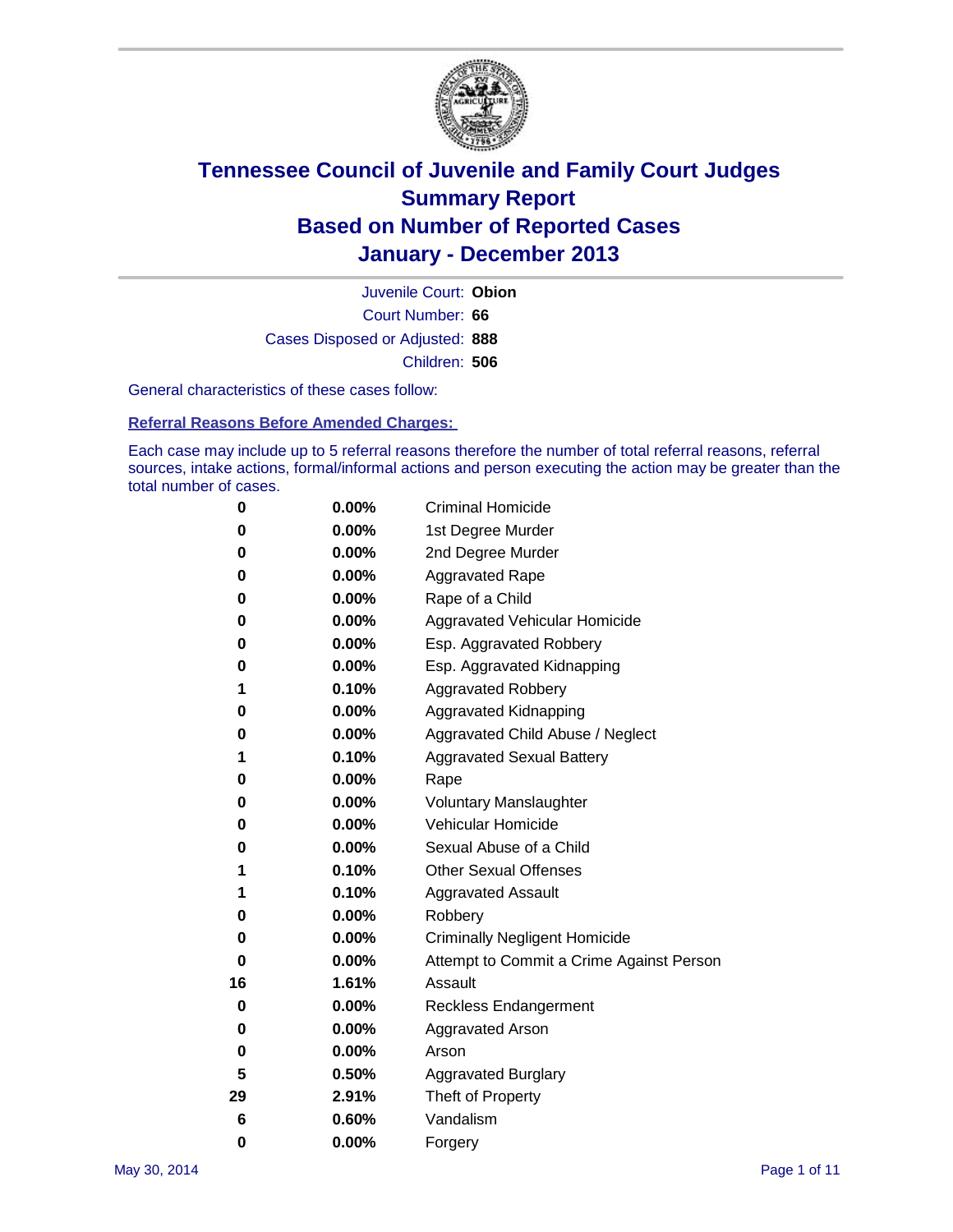

Court Number: **66** Juvenile Court: **Obion** Cases Disposed or Adjusted: **888** Children: **506**

### **Referral Reasons Before Amended Charges:**

Each case may include up to 5 referral reasons therefore the number of total referral reasons, referral sources, intake actions, formal/informal actions and person executing the action may be greater than the total number of cases.

| 0           | 0.00%    | <b>Worthless Checks</b>                                     |
|-------------|----------|-------------------------------------------------------------|
| 0           | 0.00%    | Illegal Possession / Fraudulent Use of Credit / Debit Cards |
| 12          | 1.21%    | <b>Burglary</b>                                             |
| 0           | 0.00%    | Unauthorized Use of a Vehicle                               |
| 1           | 0.10%    | <b>Cruelty to Animals</b>                                   |
| 0           | 0.00%    | Sale of Controlled Substances                               |
| 8           | 0.80%    | <b>Other Drug Offenses</b>                                  |
| 16          | 1.61%    | Possession of Controlled Substances                         |
| 0           | 0.00%    | <b>Criminal Attempt</b>                                     |
| 0           | 0.00%    | Carrying Weapons on School Property                         |
| 1           | 0.10%    | Unlawful Carrying / Possession of a Weapon                  |
| 0           | 0.00%    | <b>Evading Arrest</b>                                       |
| 0           | 0.00%    | Escape                                                      |
| 0           | 0.00%    | Driving Under Influence (DUI)                               |
| 14          | 1.41%    | Possession / Consumption of Alcohol                         |
| 1           | 0.10%    | Resisting Stop, Frisk, Halt, Arrest or Search               |
| 0           | 0.00%    | <b>Aggravated Criminal Trespass</b>                         |
| 0           | $0.00\%$ | Harassment                                                  |
| 0           | 0.00%    | Failure to Appear                                           |
| 0           | 0.00%    | Filing a False Police Report                                |
| 0           | 0.00%    | Criminal Impersonation                                      |
| 9           | 0.90%    | <b>Disorderly Conduct</b>                                   |
| $\mathbf 2$ | 0.20%    | <b>Criminal Trespass</b>                                    |
| 1           | 0.10%    | <b>Public Intoxication</b>                                  |
| 0           | 0.00%    | Gambling                                                    |
| 107         | 10.75%   | <b>Traffic</b>                                              |
| 1           | 0.10%    | <b>Local Ordinances</b>                                     |
| 0           | 0.00%    | Violation of Wildlife Regulations                           |
| 0           | 0.00%    | Contempt of Court                                           |
| 4           | 0.40%    | Violation of Probation                                      |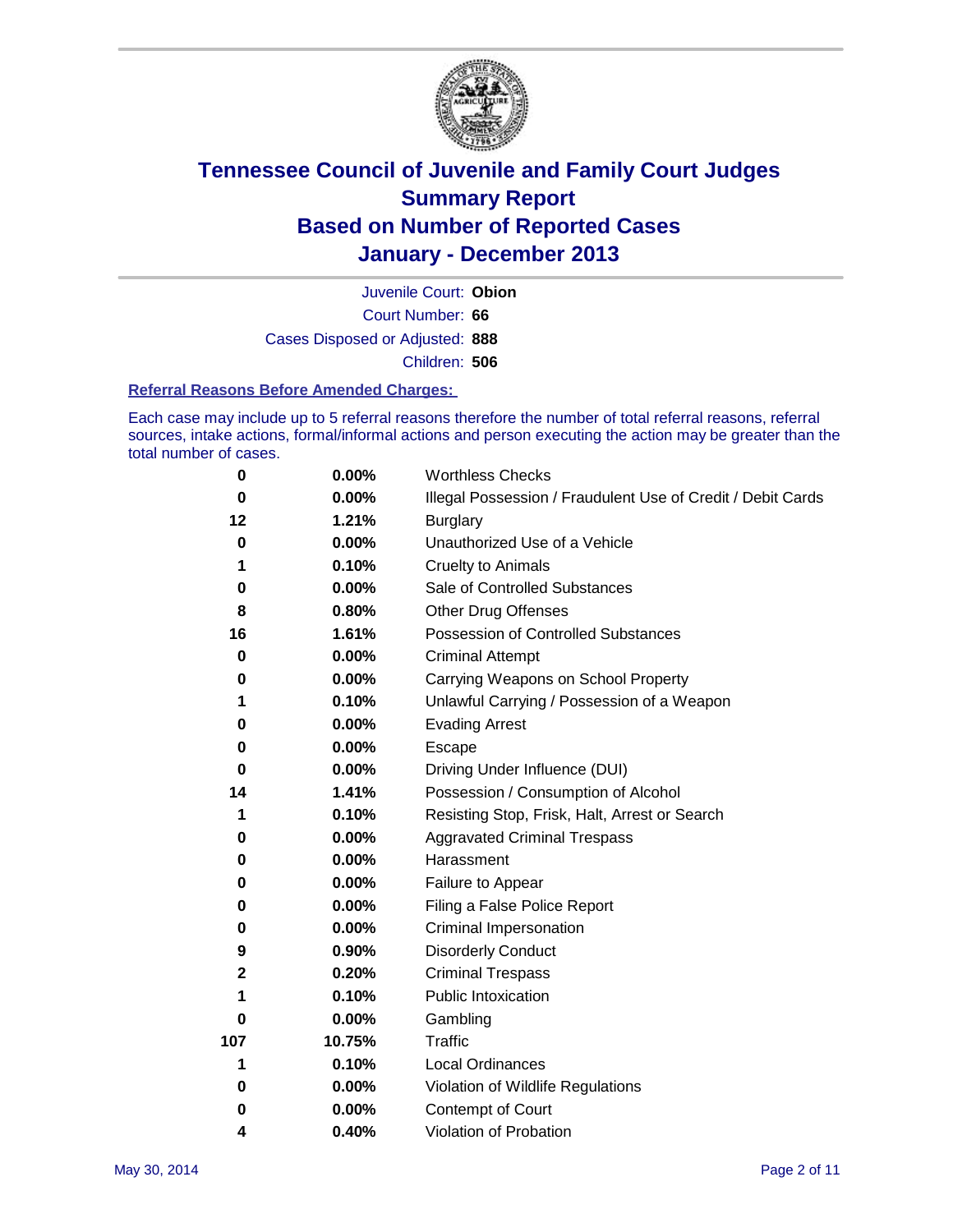

Court Number: **66** Juvenile Court: **Obion** Cases Disposed or Adjusted: **888** Children: **506**

### **Referral Reasons Before Amended Charges:**

Each case may include up to 5 referral reasons therefore the number of total referral reasons, referral sources, intake actions, formal/informal actions and person executing the action may be greater than the total number of cases.

| 995      | 100.00% | <b>Total Referrals</b>                |
|----------|---------|---------------------------------------|
| 4        | 0.40%   | Other                                 |
| 0        | 0.00%   | Consent to Marry                      |
| 16       | 1.61%   | <b>Request for Medical Treatment</b>  |
| 629      | 63.22%  | <b>Child Support</b>                  |
| 10       | 1.01%   | Paternity / Legitimation              |
| $\bf{0}$ | 0.00%   | Visitation                            |
| 0        | 0.00%   | Custody                               |
| 0        | 0.00%   | <b>Foster Care Review</b>             |
| 0        | 0.00%   | <b>Administrative Review</b>          |
| 0        | 0.00%   | <b>Judicial Review</b>                |
| 0        | 0.00%   | Violation of Informal Adjustment      |
| 0        | 0.00%   | Violation of Pretrial Diversion       |
| 0        | 0.00%   | <b>Termination of Parental Rights</b> |
| 0        | 0.00%   | Dependency / Neglect                  |
| $\bf{0}$ | 0.00%   | <b>Physically Abused Child</b>        |
| 0        | 0.00%   | Sexually Abused Child                 |
| 36       | 3.62%   | Violation of Curfew                   |
| 0        | 0.00%   | Violation of a Valid Court Order      |
| 30       | 3.02%   | Possession of Tobacco Products        |
| 0        | 0.00%   | Out-of-State Runaway                  |
| 1        | 0.10%   | In-State Runaway                      |
| 27       | 2.71%   | Truancy                               |
| 5        | 0.50%   | <b>Unruly Behavior</b>                |
| $\bf{0}$ | 0.00%   | Violation of Aftercare                |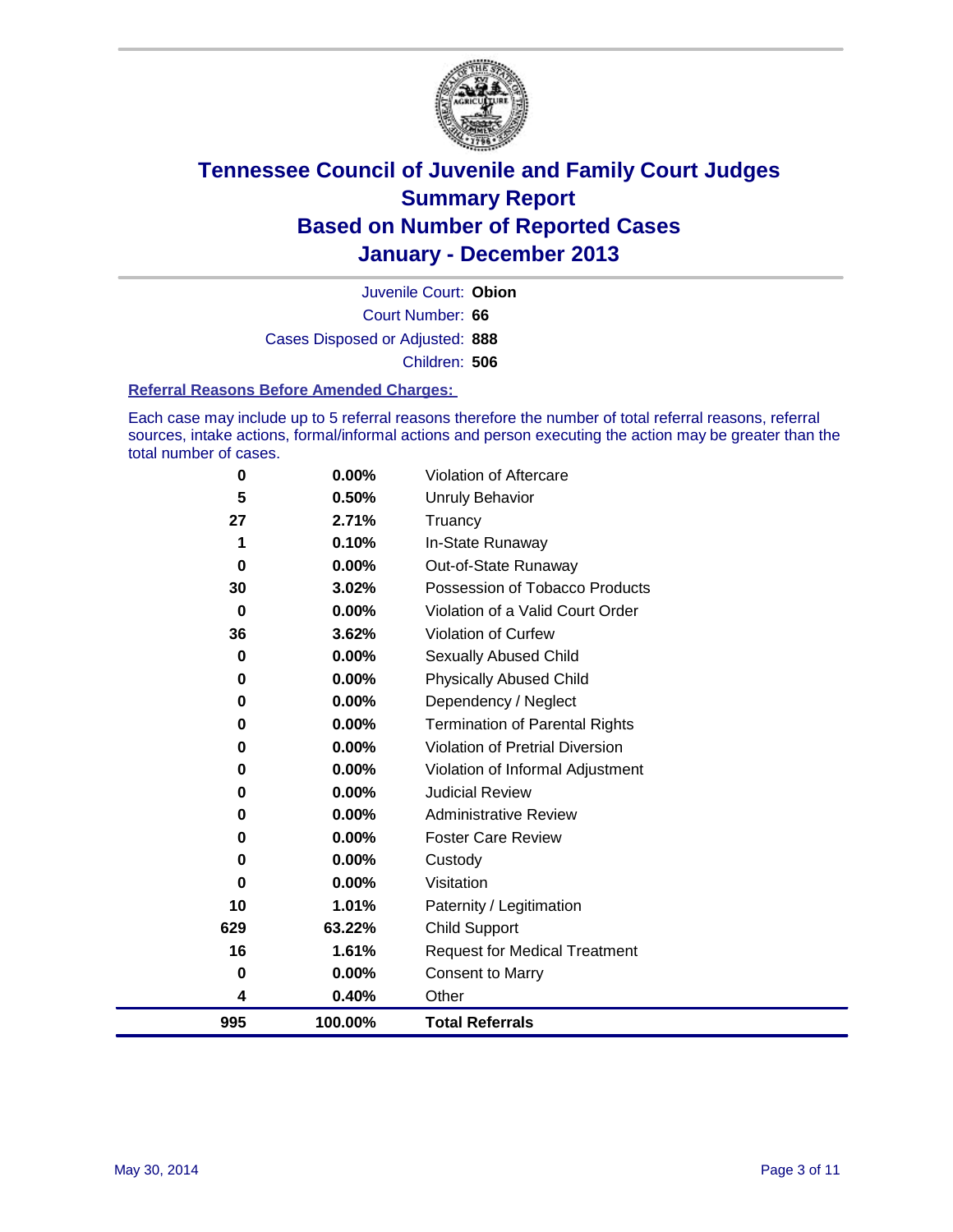

|                            | Juvenile Court: Obion           |                                   |  |  |  |  |  |
|----------------------------|---------------------------------|-----------------------------------|--|--|--|--|--|
|                            | Court Number: 66                |                                   |  |  |  |  |  |
|                            | Cases Disposed or Adjusted: 888 |                                   |  |  |  |  |  |
|                            | Children: 506                   |                                   |  |  |  |  |  |
| <b>Referral Sources: 1</b> |                                 |                                   |  |  |  |  |  |
| 299                        | 30.05%                          | Law Enforcement                   |  |  |  |  |  |
| 1                          | 0.10%                           | Parents                           |  |  |  |  |  |
| $\mathbf{2}$               | 0.20%                           | Relatives                         |  |  |  |  |  |
| 0                          | $0.00\%$                        | Self                              |  |  |  |  |  |
| 28                         | 2.81%                           | School                            |  |  |  |  |  |
| $\bf{0}$                   | $0.00\%$                        | <b>CSA</b>                        |  |  |  |  |  |
| 5                          | 0.50%                           | <b>DCS</b>                        |  |  |  |  |  |
| 638                        | 64.12%                          | <b>Other State Department</b>     |  |  |  |  |  |
| 0                          | $0.00\%$                        | <b>District Attorney's Office</b> |  |  |  |  |  |
| 0                          | $0.00\%$                        | <b>Court Staff</b>                |  |  |  |  |  |
| 0                          | $0.00\%$                        | Social Agency                     |  |  |  |  |  |
| $\mathbf{2}$               | 0.20%                           | <b>Other Court</b>                |  |  |  |  |  |
| 3                          | 0.30%                           | Victim                            |  |  |  |  |  |
| U                          | በ በበ%                           | Child & Parent                    |  |  |  |  |  |

 **0.00%** Child & Parent **1.61%** Hospital **0.00%** Unknown **0.10%** Other **100.00% Total Referral Sources**

### **Age of Child at Referral: 2**

|     |        | <b>Total Child Count</b> |
|-----|--------|--------------------------|
| 0   | 0.00%  | <b>Unknown</b>           |
| 4   | 0.79%  | Ages 19 and Over         |
| 75  | 14.82% | Ages 17 through 18       |
| 115 | 22.73% | Ages 15 through 16       |
| 47  | 9.29%  | Ages 13 through 14       |
| 33  | 6.52%  | Ages 11 through 12       |
| 232 | 45.85% | Ages 10 and Under        |
|     |        |                          |

<sup>1</sup> If different than number of Referral Reasons (995), verify accuracy of your court's data.

<sup>2</sup> One child could be counted in multiple categories, verify accuracy of your court's data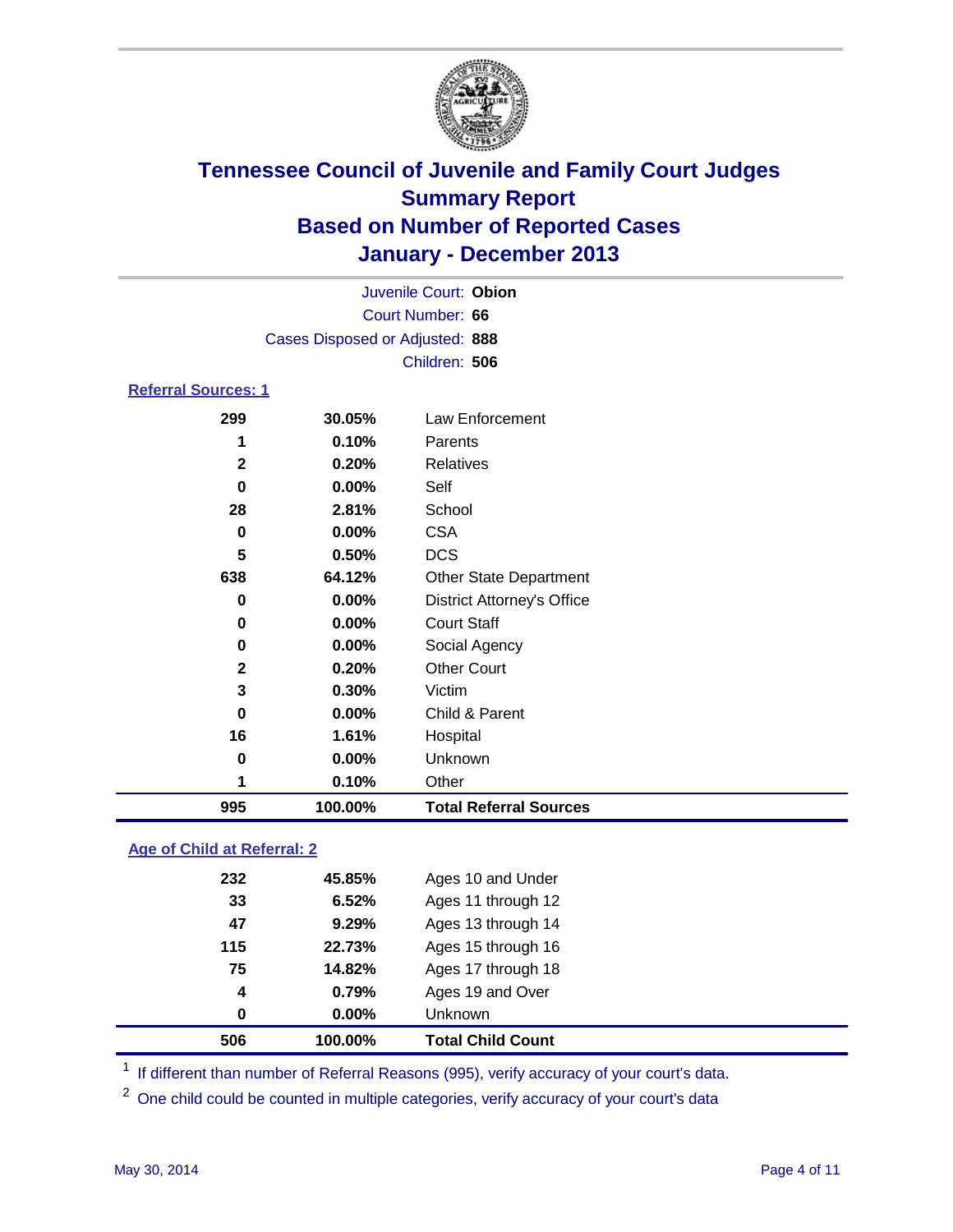

| Juvenile Court: Obion                   |                                 |                          |  |  |
|-----------------------------------------|---------------------------------|--------------------------|--|--|
| Court Number: 66                        |                                 |                          |  |  |
|                                         | Cases Disposed or Adjusted: 888 |                          |  |  |
|                                         |                                 | Children: 506            |  |  |
| Sex of Child: 1                         |                                 |                          |  |  |
| 299                                     | 59.09%                          | Male                     |  |  |
| 205                                     | 40.51%                          | Female                   |  |  |
| $\mathbf{2}$                            | 0.40%                           | Unknown                  |  |  |
| 506                                     | 100.00%                         | <b>Total Child Count</b> |  |  |
| Race of Child: 1                        |                                 |                          |  |  |
| 315                                     | 62.25%                          | White                    |  |  |
| 173                                     | 34.19%                          | African American         |  |  |
| 0                                       | 0.00%                           | Native American          |  |  |
| $\bf{0}$                                | 0.00%                           | Asian                    |  |  |
| 12                                      | 2.37%                           | Mixed                    |  |  |
| 6                                       | 1.19%                           | Unknown                  |  |  |
| 506                                     | 100.00%                         | <b>Total Child Count</b> |  |  |
| <b>Hispanic Origin: 1</b>               |                                 |                          |  |  |
| 14                                      | 2.77%                           | Yes                      |  |  |
| 492                                     | 97.23%                          | <b>No</b>                |  |  |
| $\mathbf 0$                             | 0.00%                           | Unknown                  |  |  |
| 506                                     | 100.00%                         | <b>Total Child Count</b> |  |  |
| <b>School Enrollment of Children: 1</b> |                                 |                          |  |  |
| 356                                     | 70.36%                          | Yes                      |  |  |
| 145                                     | 28.66%                          | <b>No</b>                |  |  |
| 5                                       | 0.99%                           | Unknown                  |  |  |
| 506                                     | 100.00%                         | <b>Total Child Count</b> |  |  |

One child could be counted in multiple categories, verify accuracy of your court's data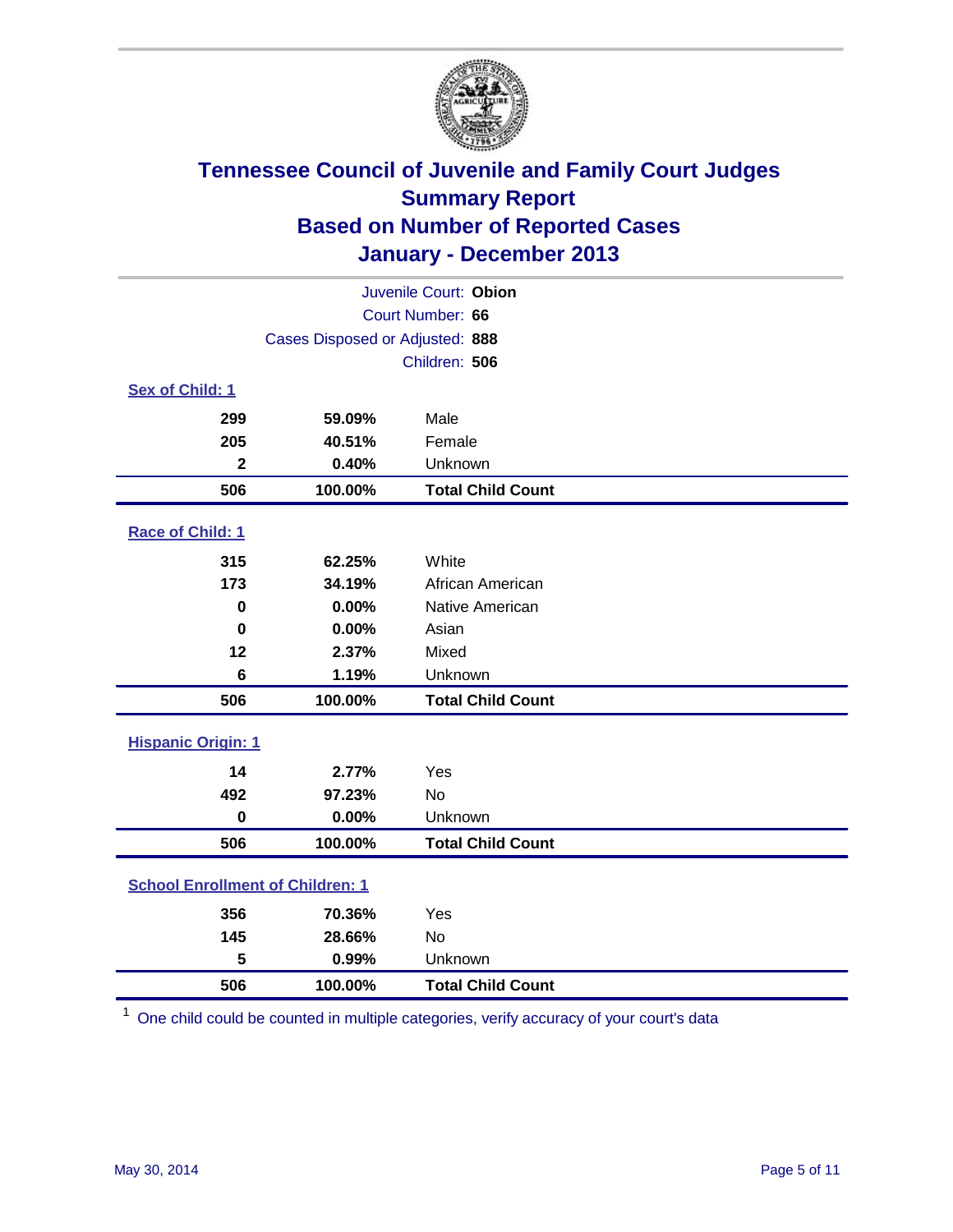

Court Number: **66** Juvenile Court: **Obion** Cases Disposed or Adjusted: **888** Children: **506**

### **Living Arrangement of Child at Time of Referral: 1**

| 506          | 100.00%  | <b>Total Child Count</b>     |
|--------------|----------|------------------------------|
| 6            | 1.19%    | Other                        |
| 3            | 0.59%    | Unknown                      |
| $\mathbf{2}$ | 0.40%    | Independent                  |
| 0            | 0.00%    | In an Institution            |
| 3            | $0.59\%$ | In a Residential Center      |
| 1            | 0.20%    | In a Group Home              |
| 8            | 1.58%    | With Foster Family           |
| 1            | 0.20%    | <b>With Adoptive Parents</b> |
| 57           | 11.26%   | <b>With Relatives</b>        |
| 32           | 6.32%    | With Father                  |
| 339          | 67.00%   | With Mother                  |
| 8            | 1.58%    | With Mother and Stepfather   |
| 1            | 0.20%    | With Father and Stepmother   |
| 45           | 8.89%    | With Both Biological Parents |
|              |          |                              |

### **Type of Detention: 2**

| 888 | 100.00%  | <b>Total Detention Count</b> |  |
|-----|----------|------------------------------|--|
| 0   | 0.00%    | Other                        |  |
| 887 | 99.89%   | Does Not Apply               |  |
| 0   | $0.00\%$ | <b>Unknown</b>               |  |
| 0   | $0.00\%$ | <b>Psychiatric Hospital</b>  |  |
| 0   | 0.00%    | Jail - No Separation         |  |
| 0   | $0.00\%$ | Jail - Partial Separation    |  |
| 0   | $0.00\%$ | Jail - Complete Separation   |  |
| 1   | 0.11%    | Juvenile Detention Facility  |  |
| 0   | 0.00%    | Non-Secure Placement         |  |
|     |          |                              |  |

<sup>1</sup> One child could be counted in multiple categories, verify accuracy of your court's data

<sup>2</sup> If different than number of Cases (888) verify accuracy of your court's data.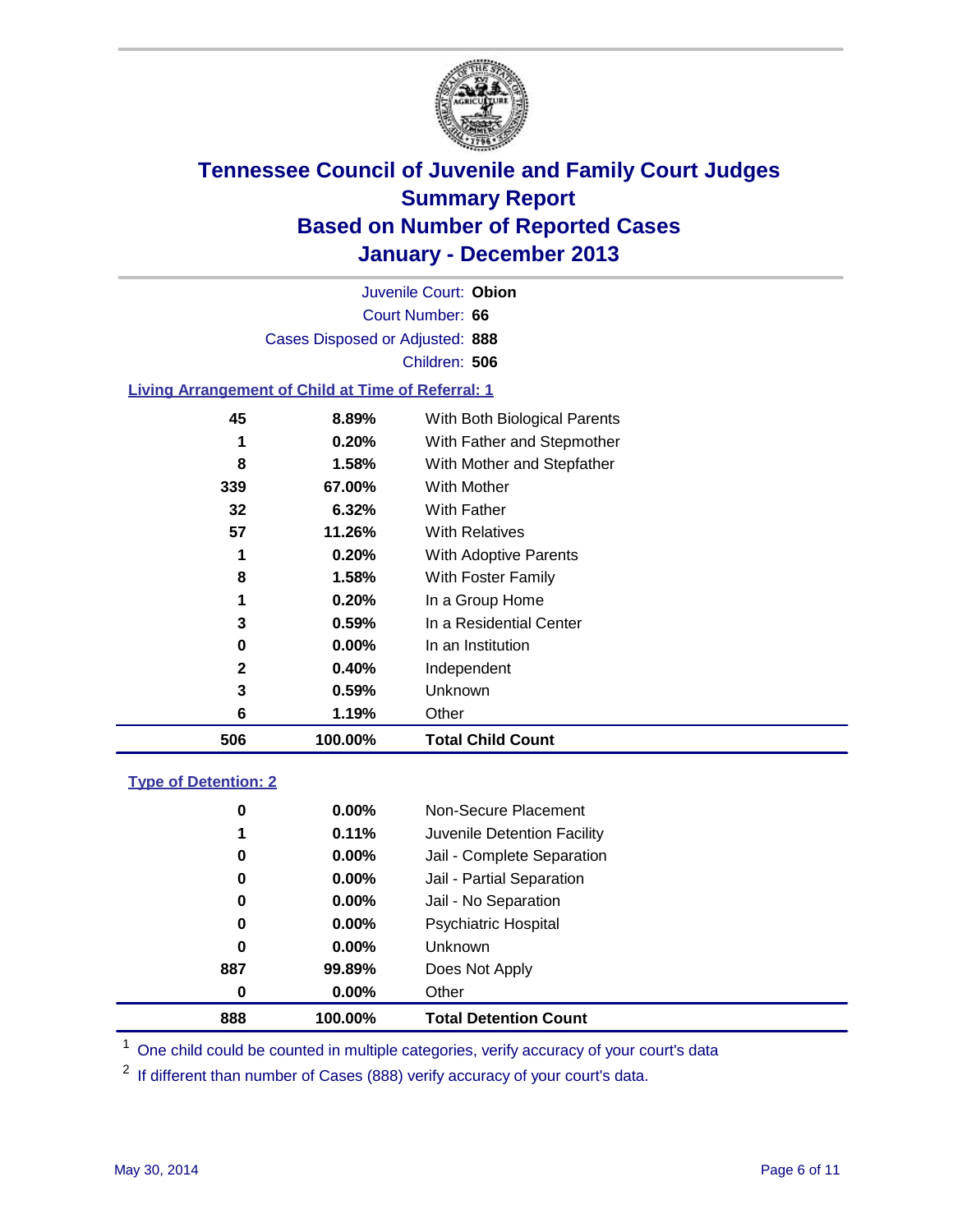

|                                                    | Juvenile Court: Obion           |                                      |  |  |  |  |  |
|----------------------------------------------------|---------------------------------|--------------------------------------|--|--|--|--|--|
|                                                    | Court Number: 66                |                                      |  |  |  |  |  |
|                                                    | Cases Disposed or Adjusted: 888 |                                      |  |  |  |  |  |
| Children: 506                                      |                                 |                                      |  |  |  |  |  |
| <b>Placement After Secure Detention Hearing: 1</b> |                                 |                                      |  |  |  |  |  |
| 0                                                  | 0.00%                           | Returned to Prior Living Arrangement |  |  |  |  |  |
| 0                                                  | 0.00%                           | Juvenile Detention Facility          |  |  |  |  |  |
| 1                                                  | 0.11%                           | Jail                                 |  |  |  |  |  |
| 0                                                  | 0.00%                           | Shelter / Group Home                 |  |  |  |  |  |
| 0                                                  | 0.00%                           | <b>Foster Family Home</b>            |  |  |  |  |  |
| 0                                                  | 0.00%                           | Psychiatric Hospital                 |  |  |  |  |  |
| 0                                                  | 0.00%                           | Unknown                              |  |  |  |  |  |
| 887                                                | 99.89%                          | Does Not Apply                       |  |  |  |  |  |
| 0                                                  | $0.00\%$                        | Other                                |  |  |  |  |  |
| 888                                                | 100.00%                         | <b>Total Placement Count</b>         |  |  |  |  |  |
|                                                    |                                 |                                      |  |  |  |  |  |
| <b>Intake Actions: 2</b>                           |                                 |                                      |  |  |  |  |  |
| 850                                                | 85.43%                          | <b>Petition Filed</b>                |  |  |  |  |  |
| 0                                                  | 0.00%                           | <b>Motion Filed</b>                  |  |  |  |  |  |
| 129                                                | 12.96%                          | <b>Citation Processed</b>            |  |  |  |  |  |
| $\bf{0}$                                           | 0.00%                           | Notification of Paternity Processed  |  |  |  |  |  |
| 0                                                  | $0.00\%$                        | Scheduling of Judicial Review        |  |  |  |  |  |
| 0                                                  | 0.00%                           | Scheduling of Administrative Review  |  |  |  |  |  |
| 0                                                  | 0.00%                           | Scheduling of Foster Care Review     |  |  |  |  |  |
| 0                                                  | 0.00%                           | Unknown                              |  |  |  |  |  |
| $\bf{0}$                                           | 0.00%                           | Does Not Apply                       |  |  |  |  |  |
| 16                                                 | 1.61%                           | Other                                |  |  |  |  |  |
| 995                                                | 100.00%                         | <b>Total Intake Count</b>            |  |  |  |  |  |

<sup>1</sup> If different than number of Cases (888) verify accuracy of your court's data.

<sup>2</sup> If different than number of Referral Reasons (995), verify accuracy of your court's data.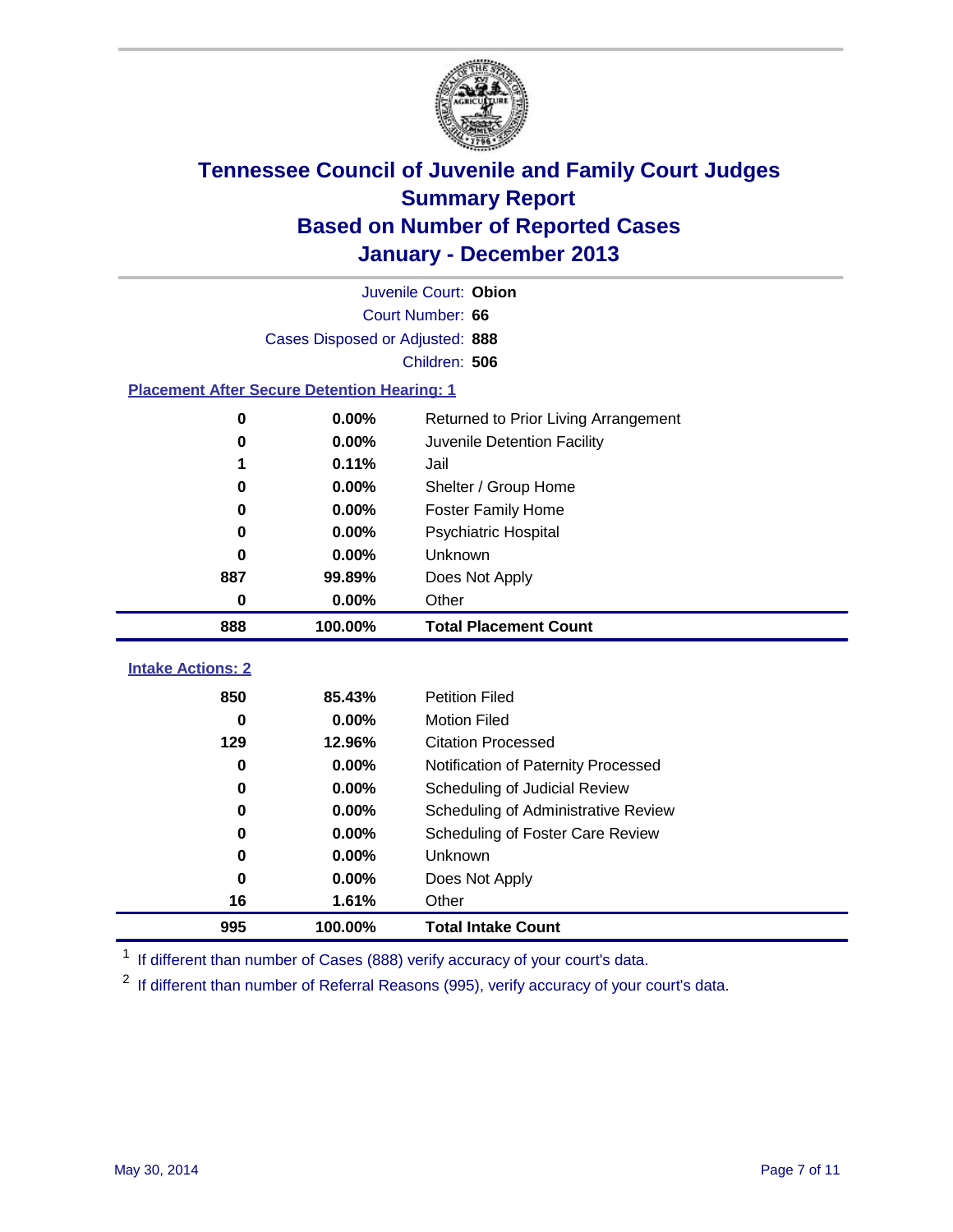

Court Number: **66** Juvenile Court: **Obion** Cases Disposed or Adjusted: **888** Children: **506**

### **Last Grade Completed by Child: 1**

| $\mathbf 2$<br>506 | 0.40%<br>100.00% | Other<br><b>Total Child Count</b> |
|--------------------|------------------|-----------------------------------|
| 96                 | 18.97%           | Unknown                           |
| 0                  | 0.00%            | <b>Never Attended School</b>      |
| 3                  | 0.59%            | Graduated                         |
| 0                  | 0.00%            | <b>GED</b>                        |
| 0                  | 0.00%            | Non-Graded Special Ed             |
| 4                  | 0.79%            | 12th Grade                        |
| 45                 | 8.89%            | 11th Grade                        |
| 51                 | 10.08%           | 10th Grade                        |
| 40                 | 7.91%            | 9th Grade                         |
| 28                 | 5.53%            | 8th Grade                         |
| 30                 | 5.93%            | 7th Grade                         |
| 11                 | 2.17%            | 6th Grade                         |
| 15                 | 2.96%            | 5th Grade                         |
| 18                 | 3.56%            | 4th Grade                         |
| 17                 | 3.36%            | 3rd Grade                         |
| 16                 | 3.16%            | 2nd Grade                         |
| 11                 | 2.17%            | 1st Grade                         |
| 15                 | 2.96%            | Kindergarten                      |
| 8                  | 1.58%            | Preschool                         |
| 96                 | 18.97%           | Too Young for School              |

| <b>Enrolled in Special Education: 1</b> |  |
|-----------------------------------------|--|
|-----------------------------------------|--|

| 3   | 0.59%   | Yes                      |
|-----|---------|--------------------------|
| 491 | 97.04%  | No                       |
| 12  | 2.37%   | Unknown                  |
| 506 | 100.00% | <b>Total Child Count</b> |

One child could be counted in multiple categories, verify accuracy of your court's data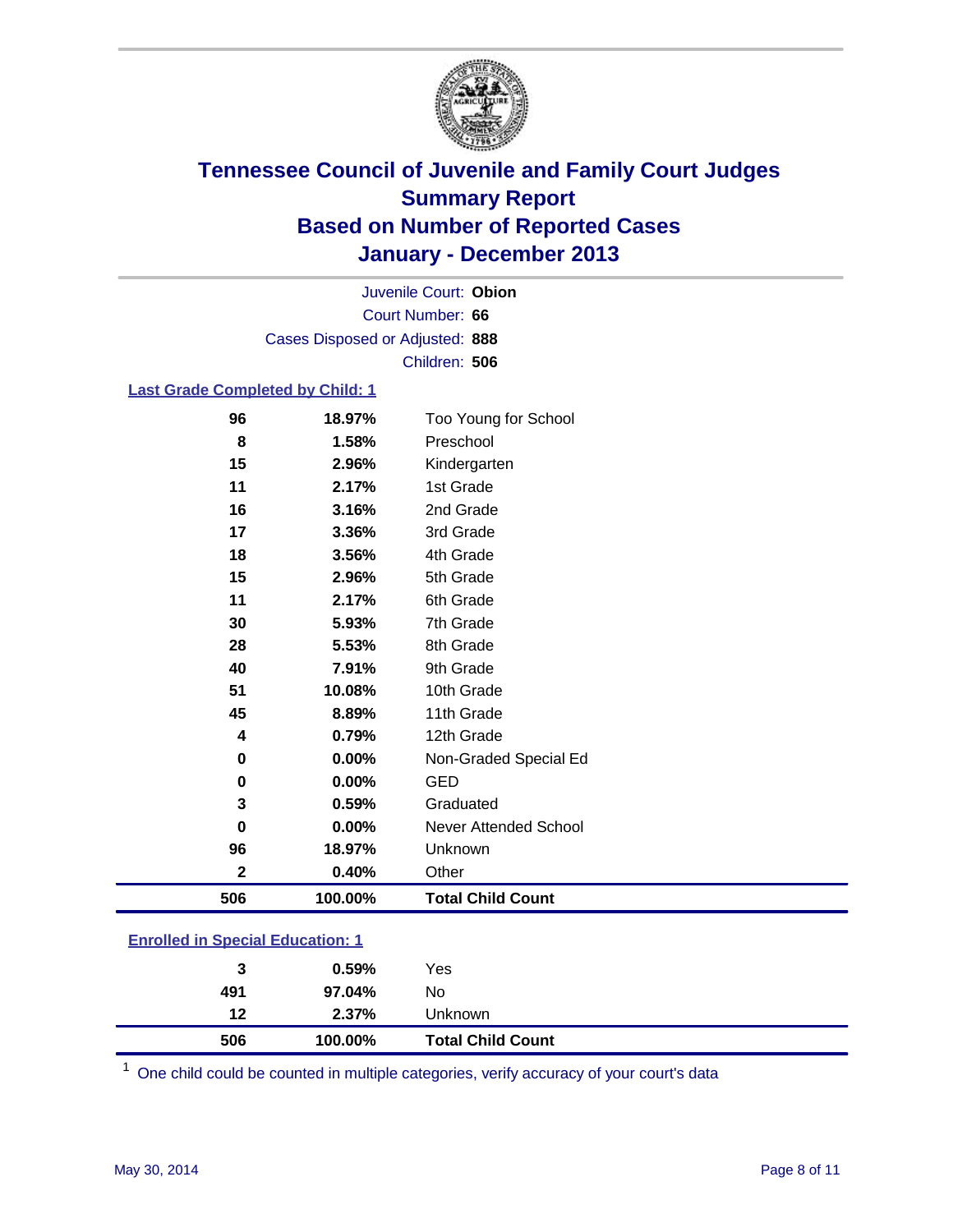

|                              |                                 | Juvenile Court: Obion     |
|------------------------------|---------------------------------|---------------------------|
|                              |                                 | Court Number: 66          |
|                              | Cases Disposed or Adjusted: 888 |                           |
|                              |                                 | Children: 506             |
| <b>Action Executed By: 1</b> |                                 |                           |
| 995                          | 100.00%                         | Judge                     |
| 0                            | $0.00\%$                        | Magistrate                |
| 0                            | $0.00\%$                        | <b>YSO</b>                |
| 0                            | $0.00\%$                        | Other                     |
| 0                            | $0.00\%$                        | Unknown                   |
| 995                          | 100.00%                         | <b>Total Action Count</b> |

### **Formal / Informal Actions: 1**

| 161          | 16.18%   | Dismissed                                        |
|--------------|----------|--------------------------------------------------|
| 5            | 0.50%    | Retired / Nolle Prosequi                         |
| 175          | 17.59%   | <b>Complaint Substantiated Delinquent</b>        |
| 54           | 5.43%    | <b>Complaint Substantiated Status Offender</b>   |
| 0            | 0.00%    | <b>Complaint Substantiated Dependent/Neglect</b> |
| 0            | $0.00\%$ | <b>Complaint Substantiated Abused</b>            |
| 0            | $0.00\%$ | <b>Complaint Substantiated Mentally III</b>      |
| 6            | 0.60%    | Informal Adjustment                              |
| $\mathbf{2}$ | 0.20%    | <b>Pretrial Diversion</b>                        |
| 1            | 0.10%    | <b>Transfer to Adult Court Hearing</b>           |
| 0            | $0.00\%$ | Charges Cleared by Transfer to Adult Court       |
| 546          | 54.87%   | Special Proceeding                               |
|              | 0.10%    | <b>Review Concluded</b>                          |
| 40           | 4.02%    | Case Held Open                                   |
| 4            | 0.40%    | Other                                            |
| 0            | $0.00\%$ | Unknown                                          |
| 995          | 100.00%  | <b>Total Action Count</b>                        |

<sup>1</sup> If different than number of Referral Reasons (995), verify accuracy of your court's data.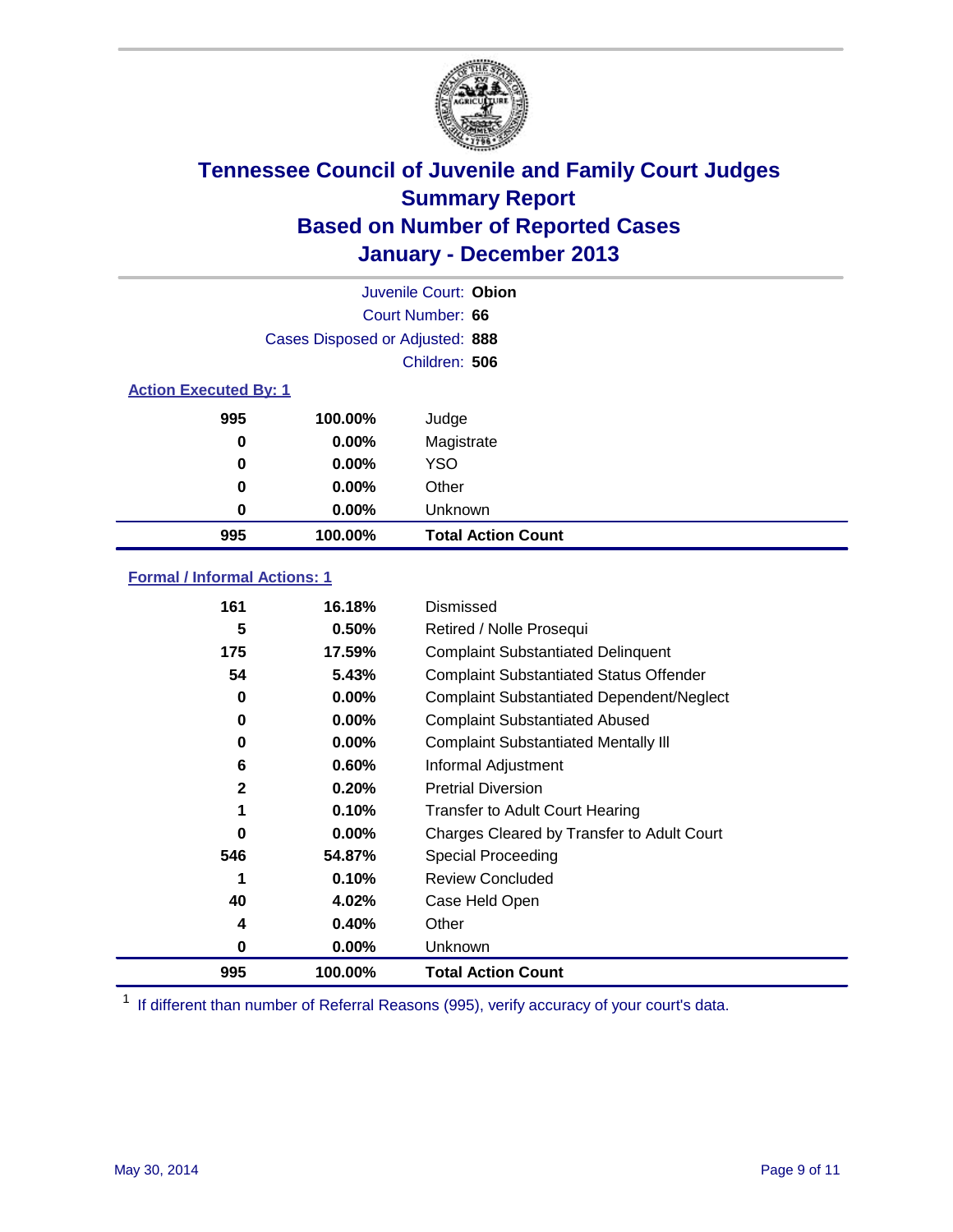

|                       |                                 | Juvenile Court: Obion                                 |
|-----------------------|---------------------------------|-------------------------------------------------------|
|                       |                                 | Court Number: 66                                      |
|                       | Cases Disposed or Adjusted: 888 |                                                       |
|                       |                                 | Children: 506                                         |
| <b>Case Outcomes:</b> |                                 | There can be multiple outcomes for one child or case. |
| 160                   | 13.15%                          | Case Dismissed                                        |
| 3                     | 0.25%                           | Case Retired or Nolle Prosequi                        |
| 0                     | 0.00%                           | Warned / Counseled                                    |
| 477                   | 39.19%                          | Held Open For Review                                  |
| 25                    | 2.05%                           | Supervision / Probation to Juvenile Court             |
| 4                     | 0.33%                           | <b>Probation to Parents</b>                           |
| 5                     | 0.41%                           | Referral to Another Entity for Supervision / Service  |
| 2                     | 0.16%                           | Referred for Mental Health Counseling                 |
| 1                     | 0.08%                           | Referred for Alcohol and Drug Counseling              |
| 0                     | 0.00%                           | <b>Referred to Alternative School</b>                 |
| 0                     | 0.00%                           | Referred to Private Child Agency                      |
| 11                    | 0.90%                           | Referred to Defensive Driving School                  |
| 23                    | 1.89%                           | Referred to Alcohol Safety School                     |
| 0                     | 0.00%                           | Referred to Juvenile Court Education-Based Program    |
| 0                     | 0.00%                           | Driver's License Held Informally                      |
| 0                     | 0.00%                           | <b>Voluntary Placement with DMHMR</b>                 |
| 0                     | 0.00%                           | <b>Private Mental Health Placement</b>                |
| 0                     | 0.00%                           | <b>Private MR Placement</b>                           |
| 0                     | 0.00%                           | Placement with City/County Agency/Facility            |
| 0                     | 0.00%                           | Placement with Relative / Other Individual            |
| 60                    | 4.93%                           | Fine                                                  |
| 85                    | 6.98%                           | <b>Public Service</b>                                 |
| 13                    | 1.07%                           | Restitution                                           |
| 0                     | 0.00%                           | <b>Runaway Returned</b>                               |
| 0                     | 0.00%                           | No Contact Order                                      |
| 31                    | 2.55%                           | Injunction Other than No Contact Order                |
| 1                     | 0.08%                           | <b>House Arrest</b>                                   |
| 0                     | 0.00%                           | <b>Court Defined Curfew</b>                           |
| 0                     | 0.00%                           | Dismissed from Informal Adjustment                    |
| 0                     | 0.00%                           | <b>Dismissed from Pretrial Diversion</b>              |
| 0                     | 0.00%                           | Released from Probation                               |
| 2                     | 0.16%                           | <b>Transferred to Adult Court</b>                     |
| 0                     | $0.00\%$                        | <b>DMHMR Involuntary Commitment</b>                   |